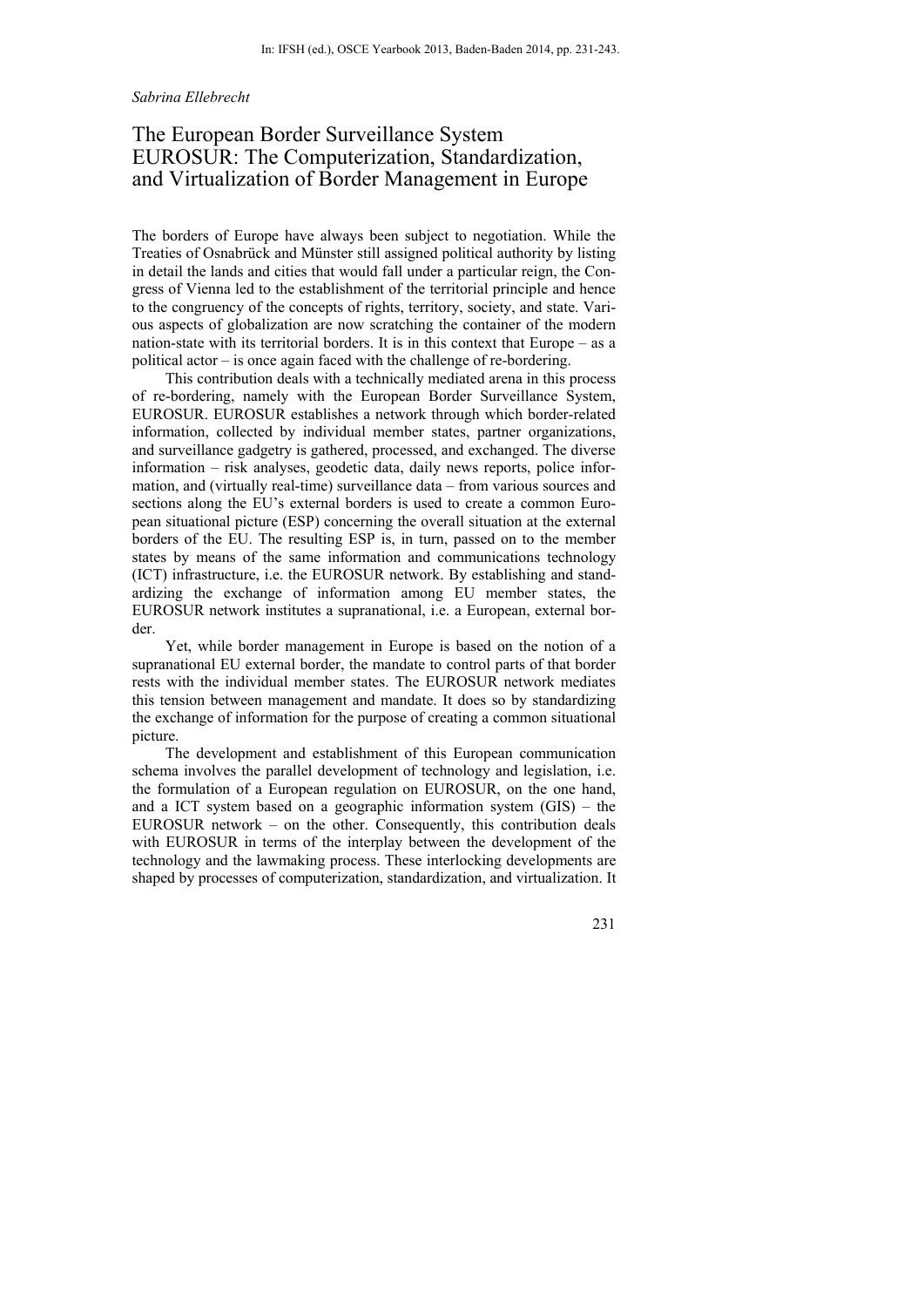is only possible to make qualitative assessments of a common EU external border following a description of these intermeshing and mutually reinforcing processes.

### *From the EUROSUR Roadmap to the EUROSUR Regulation: What Is the Technology of the "Technical Framework"?*

On 13 February 2008, the European Commission presented what is known as the "Border Package". The Border Package consists of three communications containing detailed plans for bringing forward integrated border management  $(IBM)$  in Europe.<sup>1</sup> One of these communications, concerning the creation of a European Border Surveillance System (EUROSUR), and hereafter referred to as the "EUROSUR Roadmap", describes potential elements of a reconfiguration and reorganization of border management itself. It underscores the necessity of making use of synergies in surveillance technology and sharing information to prevent "unauthorised border crossings, to counter cross-border criminality and to support measures to be taken against persons who have crossed the border illegally".<sup>2</sup> Almost four years later, on 12 December 2011, the European Commission proposed the EUROSUR draft regulation.<sup>3</sup> At this point, the member states were called upon to clarify the issue of subsidiarity, i.e. to determine in their own parliaments whether the EU had competency in this area.<sup>4</sup> After the Council of the European Union and the European Parlia-

<sup>1</sup> 1 As well as plans for a European border surveillance system, the Commission also presented the findings of an initial evaluation of the European Agency for the Management of Operational Cooperation at the External Borders of the Member States of the European Union (Frontex), and proposals based on these results for the strengthening of Frontex's competencies and resources. A further communication called for the creation of an entry/exit registration system. Cf. Commission of the European Communities, *Communication from the Commission to the European Parliament, the Council, the European Economic and Social Committee and the Committee of the Regions, Report on the evaluation and future development of the FRONTEX Agency*, COM(2008) 67 final, Brussels, 13 February 2008; Commission of the European Communities, *Communication from the Commission to the European Parliament, the Council, the European Economic and Social Committee and the Committee of the Regions, Examining the creation of a European Border Surveillance System (EUROSUR)*, COM(2008) 68 final, Brussels, 13 February 2008 (hereinafter cited as "EUROSUR Roadmap"); Commission of the European Communities, *Communication from the Commission to the European Parliament, the Council, the European Economic and Social Committee and the Committee of the Regions,* Preparing the Next Steps in Border Management in the European Union, COM(2008) 69 final, Brussels, 13 February 2008.

<sup>2</sup> EUROSUR Roadmap, cited above (Note 1).<br>
2 Cf European Commission *Proposal for a* 

<sup>3</sup> Cf. European Commission, *Proposal for a Regulation of the European Parliament and of the Council – Establishing the European Border Surveillance System (EUROSUR)*, COM(2011) 873 final, Brussels, 12 December 2011 (hereinafter cited as "EUROSUR draft regulation" or "EUROSUR legislative proposal").

<sup>4</sup> Cf. Article 5 (3) of the Treaty on European Union (TEU) and the Protocol on the Application of the Principles of Subsidiarity and Proportionality. In the case of the proposed EUROSUR regulation, only the Swedish parliament had concerns regarding the competency of the EU.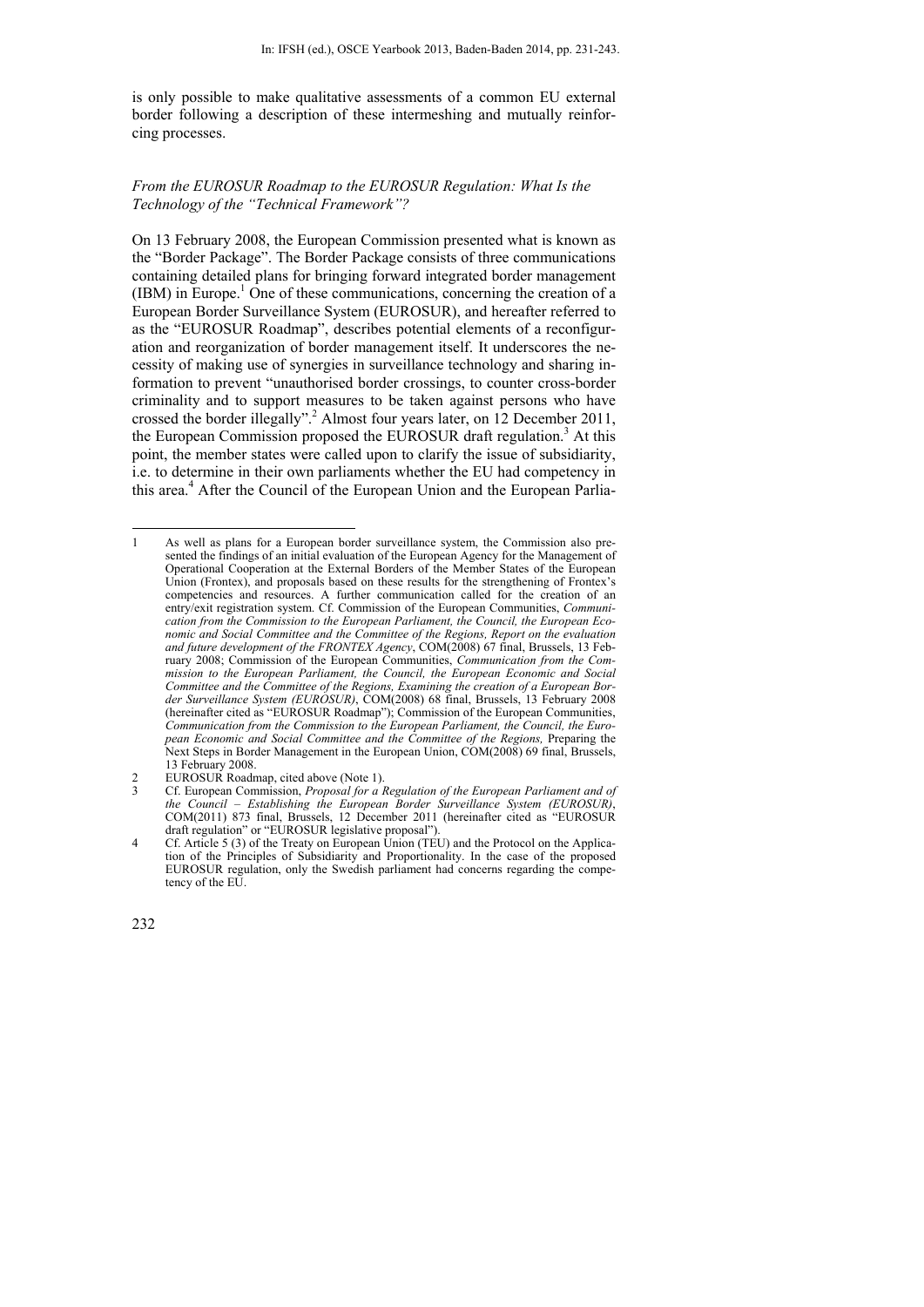ment had determined their positions, the "trialogue" between Council, Parliament, and Commission was inaugurated under the presidency of Cyprus, with the ultimate aim of adopting the regulation by October 2013.<sup>5</sup> On 10 October 2013, the EUROSUR regulation was approved by the European Parliament by 479 votes to 101, with 20 abstentions.<sup>6</sup> The Council of the European Union then adopted the regulation on 22 October 2013 without discussion.<sup>7</sup> It entered into force on 2 December 2013.<sup>8</sup>

In the EUROSUR Roadmap of 13 February 2008, EUROSUR is described as a "common technical framework", whose aim is

to support Member States' authorities to act efficiently at local level, command at national level, coordinate at European level and cooperate with third countries in order to detect, identify, track and intercept persons attempting to enter the EU illegally outside border crossing points.<sup>9</sup>

If one looks at the levels at which EUROSUR seeks to improve border protection – reaction capability at local level, allocation of resources and personnel at national and European planning levels, and facilitating interorganizational information sharing and co-operation with third countries – the political and geographic reach of the EUROSUR integrated border surveillance system is remarkable.

The publication of the Roadmap in February 2008 was followed by a period during which political and technical feasibility studies were carried out. The Roadmap explicitly invited research and development on border surveillance within the framework of the Seventh Framework Programme for Research and Technological Development (FP7). By 2012, the EU had provided funding worth over 170 million euros to 16 projects that promised synergies with the EUROSUR system. These include the development and testing of unmanned aerial vehicles (UAV) and satellites for use in civil-security applications.10 During this period, public discussion focused on EUROSUR

Cf. Ben Hayes/Matthias Vermeulen, *Borderline. The EU's New Border Surveillance Initiatives*, Berlin 2012.



<sup>5</sup> Cf. EUROSUR draft regulation, cited above (Note 3), Article 21 (2).

<sup>6</sup> Cf. European Parliament News, *EU border surveillance: MEPs approve Eurosur operating rules*, press release, 10 October 2013, at: http://www.europarl.europa.eu/news/ en/news-room/content/20131007IPR21624/html/EU-border-surveillance-MEPs-approve-Eurosur-operating-rules.

<sup>7</sup> Cf. Council of the European Union, *Council adopts regulation establishing the EUROSUR system*, 15031/13, PRESSE 426, Brussels, 22 October 2013.

<sup>8</sup> Cf. Regulation (EU) No 1052/2013 of The European Parliament and the Council of the European Union of 22 October 2013 establishing the European Border Surveillance System (Eurosur), in: *Official Journal of the European Union L 295/11*, 6 November 2013, at: http://www.frontex.europa.eu/assets/Legal\_basis/Eurosur\_Regulation\_2013.pdf.

<sup>9</sup> EUROSUR Roadmap, cited above (Note 1).<br>10 Cf. Ben Haves/Matthias Vermeulen. *Borde*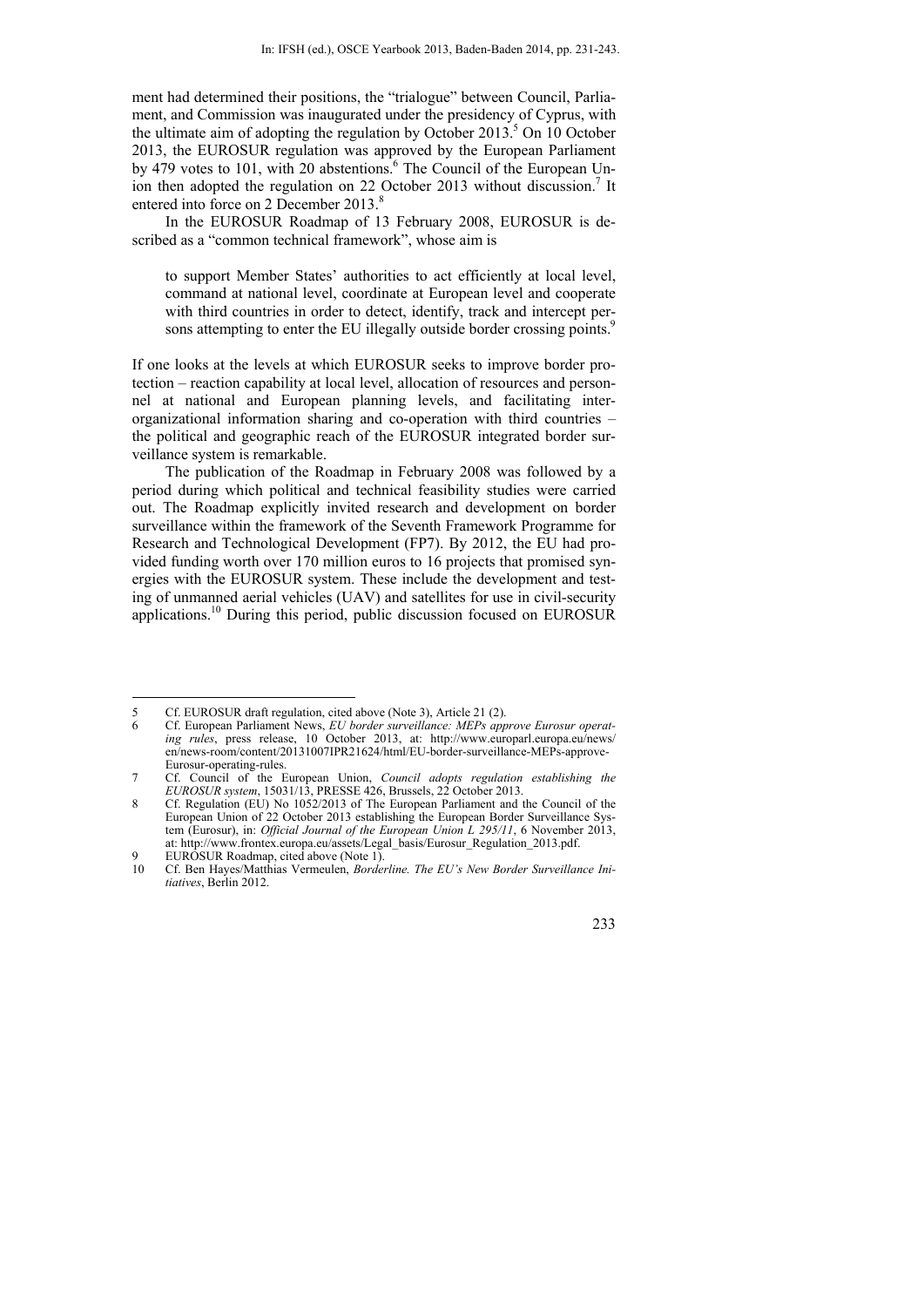as a contribution to the expansion of surveillance at Europe's external borders and as an indirect means of subsidizing the arms industry.<sup>1</sup>

Yet neither the two EUROSUR pilot projects<sup>12</sup> nor the Commission's legislative proposal of 12 December 2011 are concerned with the apparatus of border surveillance technology. Their focus is rather the establishment of a communication platform that regulates the exchange of information via standardized solicited input and representation of data. Merely criticizing EUROSUR as a surveillance behemoth overlooks the changes that an "intelligent information system" brings at the inter-organizational and administrative levels. In fact, the EUROSUR project aims to achieve the goals detailed above less by reinforcing the EU's external borders than by means of interorganizational co-operation and information sharing. The EUROSUR network is the implementation of the latter. The visualization in a common European situational picture of data captured nationally is supposed to provide an image of the added value of information sharing. This visualization lends plausibility to the idea of integration – i.e. the Europeanization of border management.

As EUROSUR has evolved, the common ESP has thus moved to the centre of attention. The ESP displays the data gathered from various sources on a map of Europe. The EUROSUR network is based on ICT and uses a GIS to turn data gathered intermittently into situational pictures in the form of electronic maps. The development of the software began in 2010 and is linked to the two pilot projects. Structures and definitions that proved themselves in the software's test phase were included in the legislative proposal. Consequently, the EUROSUR regulation covers the composition of situational pictures, the necessary communication routines to stipulate the network, as well as the final ESP. The EUROSUR regulation also touches upon the competencies and hierarchies within the network; it proposes a schema for a supranational, i.e. European management of borders.

<sup>11</sup> Cf. ibid.; cf. also Jörg Stickan, *The secrets of Fortress Europe*, presseurop, 4 October 2012, at: http://www.presseurop.eu/en/content/article/2803431-secrets-fortress-europe, and Matthias Monroy, Militarisierung des Mittelmeers [The Militarization of the Mediterranean], in: *Telepolis*, 8 April 2011, at: http://www.heise.de/tp/artikel/34/34515/1. html, 8 April 2011.

<sup>12</sup> In December 2009, a small EUROSUR network pilot project began with the participation of Finland, France, Italy, Poland, Slovakia, and Spain. The second pilot phase, which began in November 2010, has seen additional member states successively join the original six. Participation in the pilot is conditional on the existence of a national coordination centre (NCC). A memorandum of understanding (MoU) between Frontex and the individual member states governs further details of the pilot project, but is not in the public domain. Frontex engaged the Spanish company GMV to carry out technical implementation of the network. The contract with GMV is worth 1.5 million euros. Cf. European Commission, Commission Staff Working paper, *Impact Assessment accompanying the Proposal for a Regulation of the European Parliament and of the Council establishing the European Border Surveillance System (EUROSUR)*, SEC(2011) 1536 final, Brussels, 12 December 2011.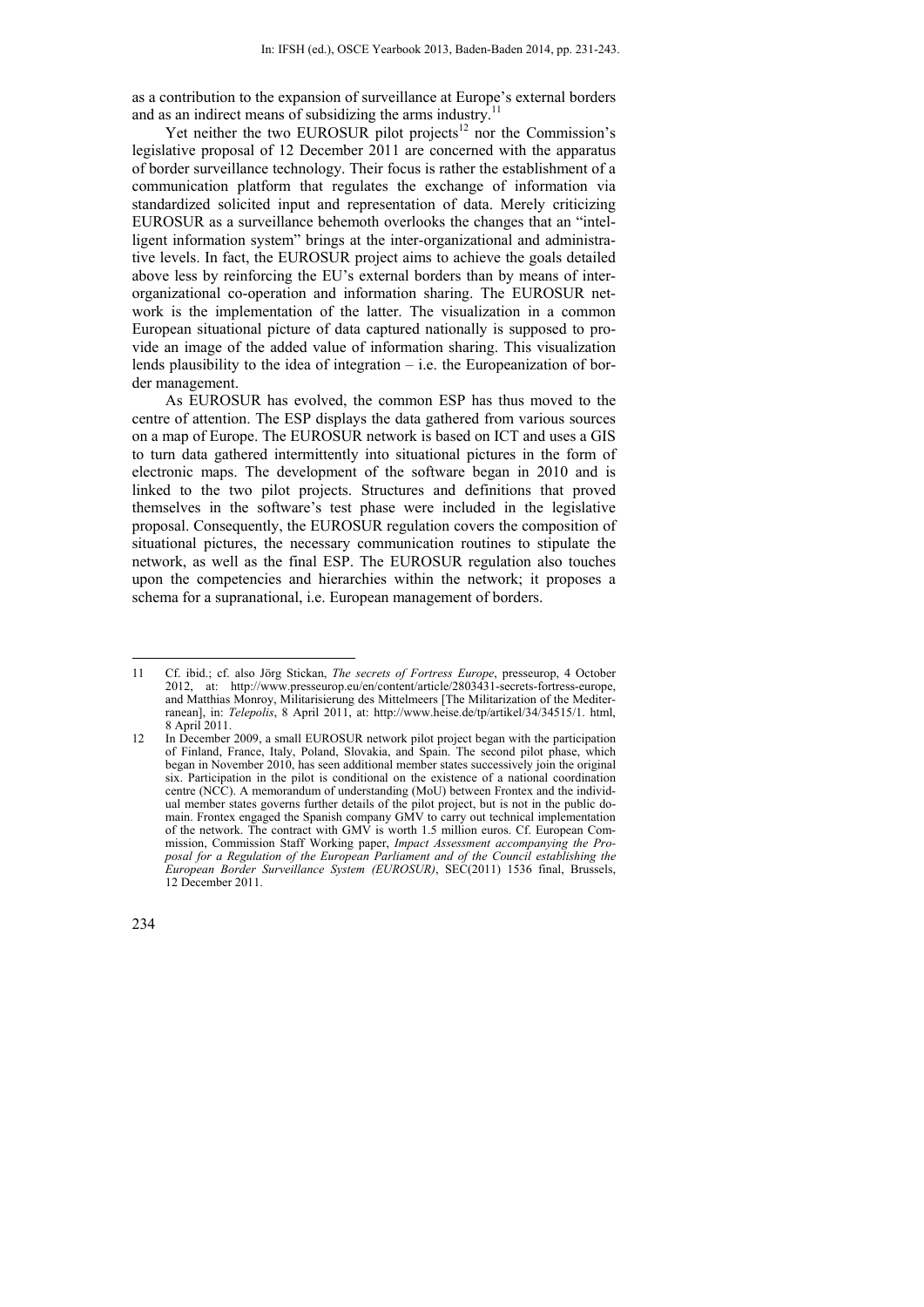One requirement for being connected to the EUROSUR network is the restructuring of national authorities.<sup>13</sup> It can also be assumed that the introduction of such a technologically advanced and proactive approach will lead to a shift in the everyday working practices of border protection.<sup>14</sup> Furthermore, the information to be exchanged via the network will also be aggregated and analysed centrally, which points to an increase in competencies on the part of the Frontex agency.

### *The EUROSUR Network and the Classification of Network Data – The Interplay of Computerization and Europeanization*

The EUROSUR regulation defines the communications routines that are necessary for the creation of a common European situational picture at the EU's external borders. Article 4 (1) details the components of the EUROSUR framework as follows:

For the exchange of information and for the cooperation in the field of border surveillance, and taking into account existing information and cooperation mechanisms, Member States and the Agency shall use the EUROSUR framework, consisting of the following components:

- (a) national coordination centres;
- (b) national situational pictures;
- (c) a communication network;

1

- (d) a European situational picture;
- (e) a common pre-frontier intelligence picture;
- (f) a common application of surveillance tools.<sup>15</sup>

The national coordination centres (NCC) are the central location for European border management in each member state. They are to assume responsibility for communication and co-ordination with the European Agency for the Management of Operational Cooperation at the External Borders of the Member States of the European Union (Frontex) and the other member states. This organizational change turns border management into a supranational concern. Each NCC creates a national situational picture by entering infor-



<sup>13</sup> The establishment of a single NCC in each member state is a direct consequence of the recommendations made in Frontex's 2007 BORTEC study, which called for the streamlining of border protection authorities in the individual member states.

<sup>14</sup> On proactive border management, which has been advanced, in particular, via concepts of a common pre-frontier intelligence picture (CPIP), cf. Julien Jeandesboz, Beyond the Tartar steppe: EUROSUR and the ethics of European border control practices, in: J. Peter Burgess/Serge Gutwirth (eds), *A Threat Against Europe? Security, Migration and Integration*, Brussels 2012, pp. 111-131.

<sup>15</sup> EUROSUR Regulation, cited above (Note 8), Article 4 (1).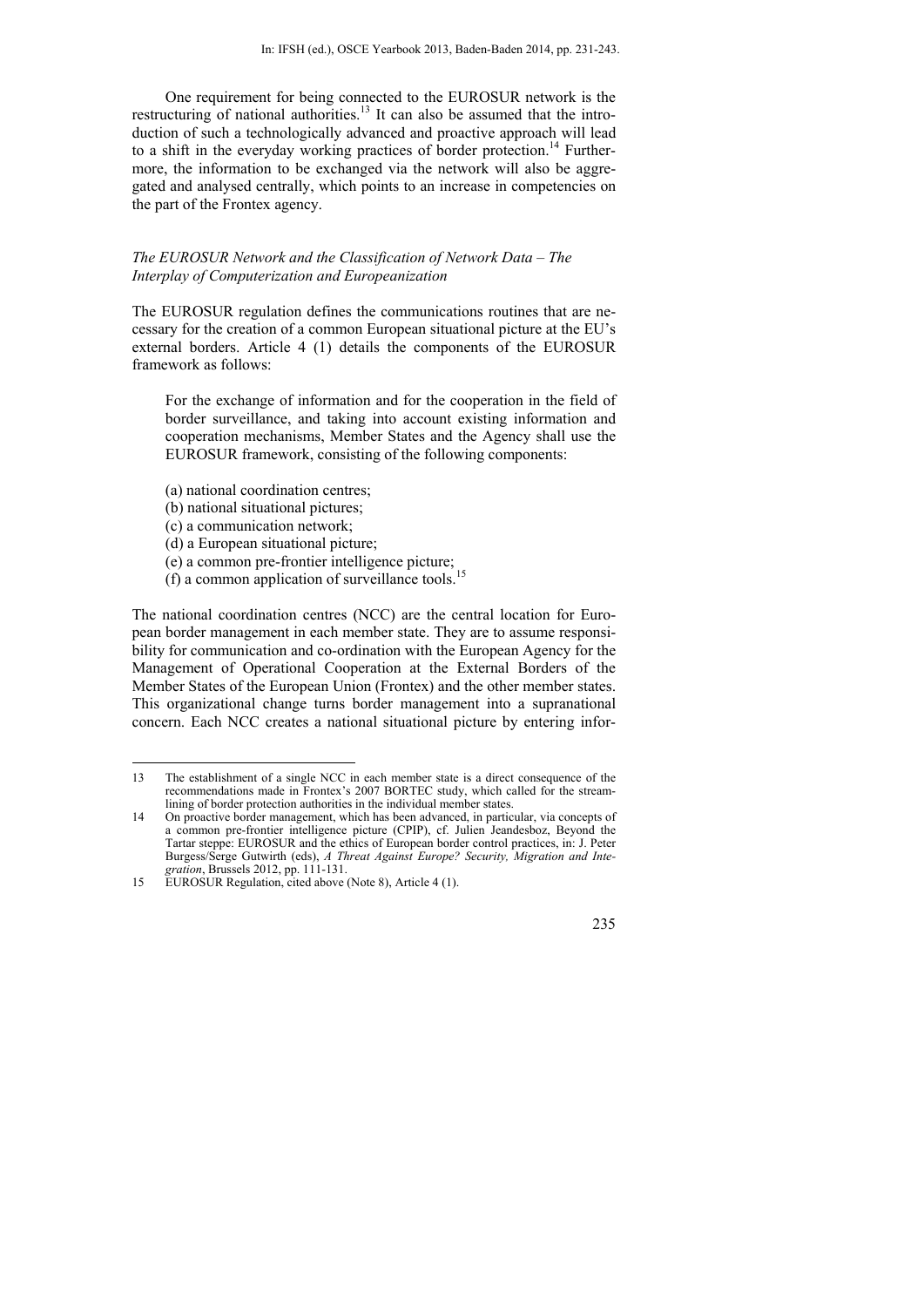mation into the EUROSUR application.<sup>16</sup> This information is shared with Frontex via the network. Frontex, in turn, integrates this data with the common pre-frontier intelligence picture  $(CPIP)^{17}$  to create a European situational picture.18 Each situational picture consists of three layers. Article 8 (2 a-c) of the regulation distinguishes between the events layer, the operational layer, and the analysis layer. The CPIP provides the member states with considerable added value, giving them an incentive to enter the information that they possess in order to receive more information in return, particularly from the pre-frontier area.

The centre of the EUROSUR graphical user interface (GUI) consists of an outline of the European continent in white on a light-blue background. This acts as a kind of "pinboard" to which information can be added to a given geographical location in the form of "tags" that include various expandable data fields. The EUROSUR GUI is used for both entry and retrieval of information. Menu items include options for the standardized entry of information and for search filtering.

The information to be entered is categorized according to various types of border-related incidents. Meetings of ministers and working groups defined what kinds of incidents were relevant for EU border management; i.e. which incidents were not merely local phenomena but should be considered a problem for the EU's Schengen Area. The result of these discussions is the "incident catalogue". The incident catalogue is translated into menu items in the EUROSUR GUI. In this way, the implicit consensus reached on what counts as a border-related incident is reflected in the classification of network data.<sup>19</sup> Thus, the classification of border-related incidents is translated into IT classifications which in turn consolidate the political agreement by structuring the communication routines between border control authorities in Europe.

To enter information on an incident, the user chooses the appropriate category and uses an electronic form to make an incident report. The information entered is generally shared with Frontex, where it is used for risk analysis.

<sup>16</sup> For details of the content and the various layers and sub-layers of the national situational picture, cf. ibid., Article 9.

<sup>17</sup> For details of the content and the various layers and sub-layers of the CPIP, cf. ibid., Article 11.

<sup>18</sup> For details of the component data and the organizational layers of the European situational picture, cf. ibid., Article 10.

<sup>19</sup> Consequently, the events layer of the national situational pictures consists of the following four sub-layers:

 <sup>&</sup>quot;(a) a sub-layer on unauthorised border crossings, including information available to the national coordination centre on incidents relating to a risk to the lives of migrants; (b) a sub-layer on cross-border crime; (c) a sub-layer on crisis situations;

 <sup>(</sup>d) a sub-layer on other events, which contains information on unidentified and suspect vehicles, vessels and other craft and persons present at, along or in the proximity of, the external borders of the Member State concerned, as well as other event which may have a significant impact on the control of the external borders", ibid., Article 9 (3 a-d).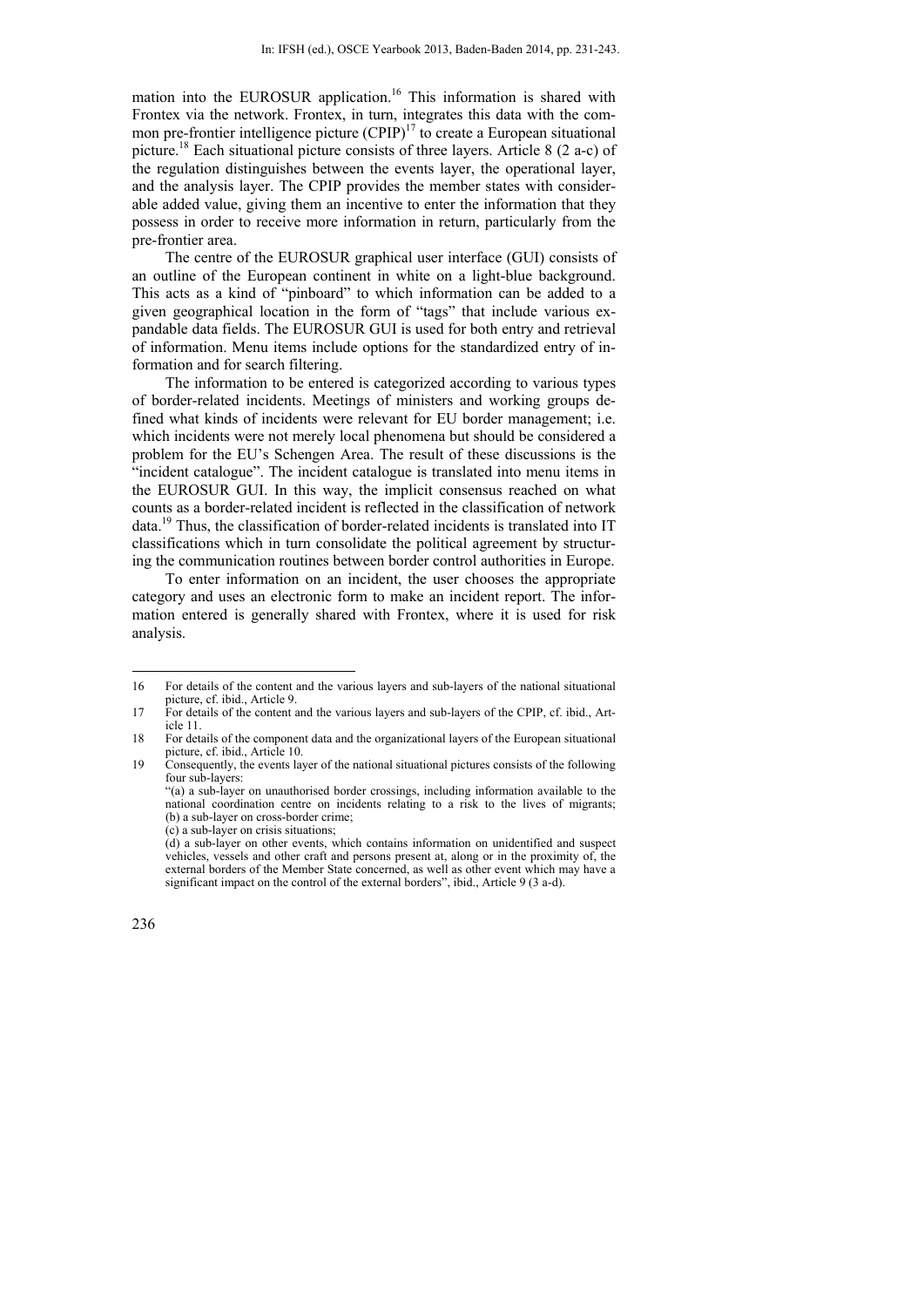The standardization of information specifications and processing via the EUROSUR network has created new, EU-wide ways of understanding Europe's border regions. Not only are certain types of incident defined as relevant in terms of EU or Schengen standards, member states are also required to assign each incident an "indicative impact level, ranging from 'low' and 'medium' to 'high'".<sup>20</sup> The assignment of impact levels is monitored by Frontex (consistency check) and aggregated so that specific border sections can be marked in colour in the European situational picture according to the impact level and frequency of incidents. Sections where incidents with a high impact occur are coloured red; sections with medium-impact events are yellow, and sections with low-impact events are green. Ultimately, this colour-coding may provide for a supranational mandate, which can also be read on the electronic map.<sup>21</sup>

By structuring the communication and representation of data, EUROSUR enables the integration of European border management. By requiring the definition and dissemination of technical standards, the network has become the technical arena for and means of Europeanization. There are many reasons why EUROSUR has been accepted by EU member states since 2010, and why its use appears to be becoming established. One is that it embodies the concept of the virtual border, which has been a buzzword since 2003, i.e. since before the drafting of the EUROSUR Roadmap. This concept is echoed in the virtual EUROSUR network, and further reflected in the representation of a broad variety of data in the European situational picture. This interplay between virtualization and computerization is the subject of the following section.

## *The "Virtual Border" as the Guiding Model ("Leitbild") for European Integrated Border Management (IBM) and the Visualization of a Supranational Mandate*

The following section seeks to demonstrate that the concept of the virtual border functions as a guiding model ("*Leitbild",* plural *"Leitbilder"*, literally "guiding image") for the integration of EU border management, thereby enabling both a more flexible approach to the geography of border controls and an expansion of the competencies of border services. The foundational function of the concept of the virtual border and its functioning in practice can best be understood in terms of the *Leitbild* concept, as developed by a group of authors around the organizational scientist Günther Ortmann in 1991 with regard to the introduction of computer systems in organizations.<sup>2</sup>

<sup>22</sup> Cf. Günther Ortmann/Arnold Windeler/Albrecht Becker/Hans-Joachim Schulz, *Computer und Macht in Organisationen. Mikropolitische Analysen* [Conputers and Power in Organizations. Micropolitical Analyses], Opladen 1990.



<sup>20</sup> Ibid., Article 9 (4).<br>21 Cf. ibid., Article 1

<sup>21</sup> Cf. ibid., Article 15 (1 c).<br>22 Cf. Günther Ortmann/Art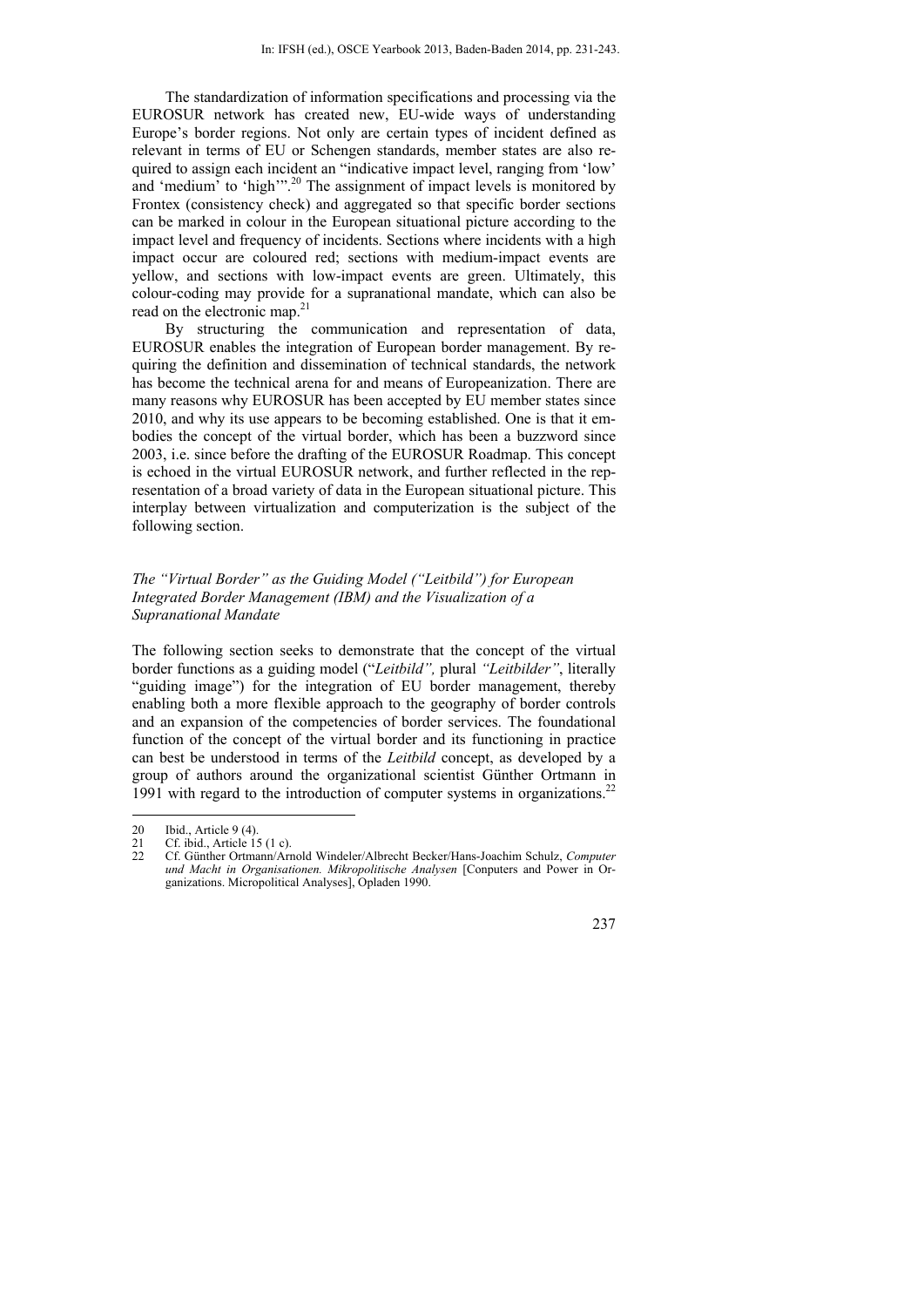The *Leitbild* concept makes clear how EUROSUR can function as a technical framework. It explains, first, why it is accepted by the member states, and, second, why EUROSUR set changes in motion that had previously failed to find a supranational consensus.

Ortmann et al. define *Leitbilder* or "put more generally, interpretive schemas" as "'tools' that agents make use of to interpret their world and for purposes of communication".23 *Leitbilder* may be vaguely worded, but they are capable of creating consensus. They make it possible to speak about a shared conception that has not yet taken on a specific form, and whose precise significance only becomes evident at a later date. Nonetheless, the agents – whether at the level of management, production, or in the world of politics – cannot simply choose a *Leitbild* out of thin air. They are not arbitrary linguistic images and cannot be mobilized on an ad hoc basis to achieve a desired political outcome. Rather, *Leitbilder* serve to provide structure, particularly with regard to the cognitive and normative acts of alignment that are necessary to promote the dissemination of the *Leitbild*, thereby encouraging its acceptance and functioning.24 A *Leitbild*, as the etymology of the German suggests, is a "guide" that influences the development process, while also remaining – the other half of the German word's meaning – "pictorial" or "imagistic", and thus open to reinterpretation, extension, adaptation. Ortmann et al. define *Leitbilder* as "pictorial interpretive and normative schemas that are 'abstracted' from a cognitive and/or normative structure, which is thus both reproduced and adapted".<sup>25</sup> Accordingly, even when formulated as a utopia, a *Leitbild* can still have an effect by providing the management of an organization with inspiration. In this way, *Leitbilder* address and delineate both the problem and potential solutions. Once admitted to a discourse as a structuring instance and reproduced in a field, they can be supplied with alternative meanings and used in flexible ways.

The concept of the virtual border was already being circulated five years before the Commission released the EUROSUR Roadmap. It first appears in a 2003 study carried out by the French think tank CIVIPOL.<sup>26</sup> In November of the same year, it was taken up by the Council of the European Union in its "Programme of measures to combat illegal immigration across the maritime borders of the Member States of the European Union", which states:

The programme adopts the concept of the virtual maritime border in order to reinforce the legal borders of Member States by means of joint

<sup>23</sup> Ibid., p. 8 [author's translation].<br>24 Cf ibid. p. 62

<sup>24</sup> Cf. ibid., p. 62.<br>25 Ibid. p. 439

<sup>25</sup> Ibid., p. 439.<br>26 Cf Dimitris

<sup>26</sup> Cf. Dimitris Papadopoulos/Niamh Stephenson/Vassilis Tsianos, *Escape Routes. Control and Subversion in the 21th century*, London 2008, pp. 178-181.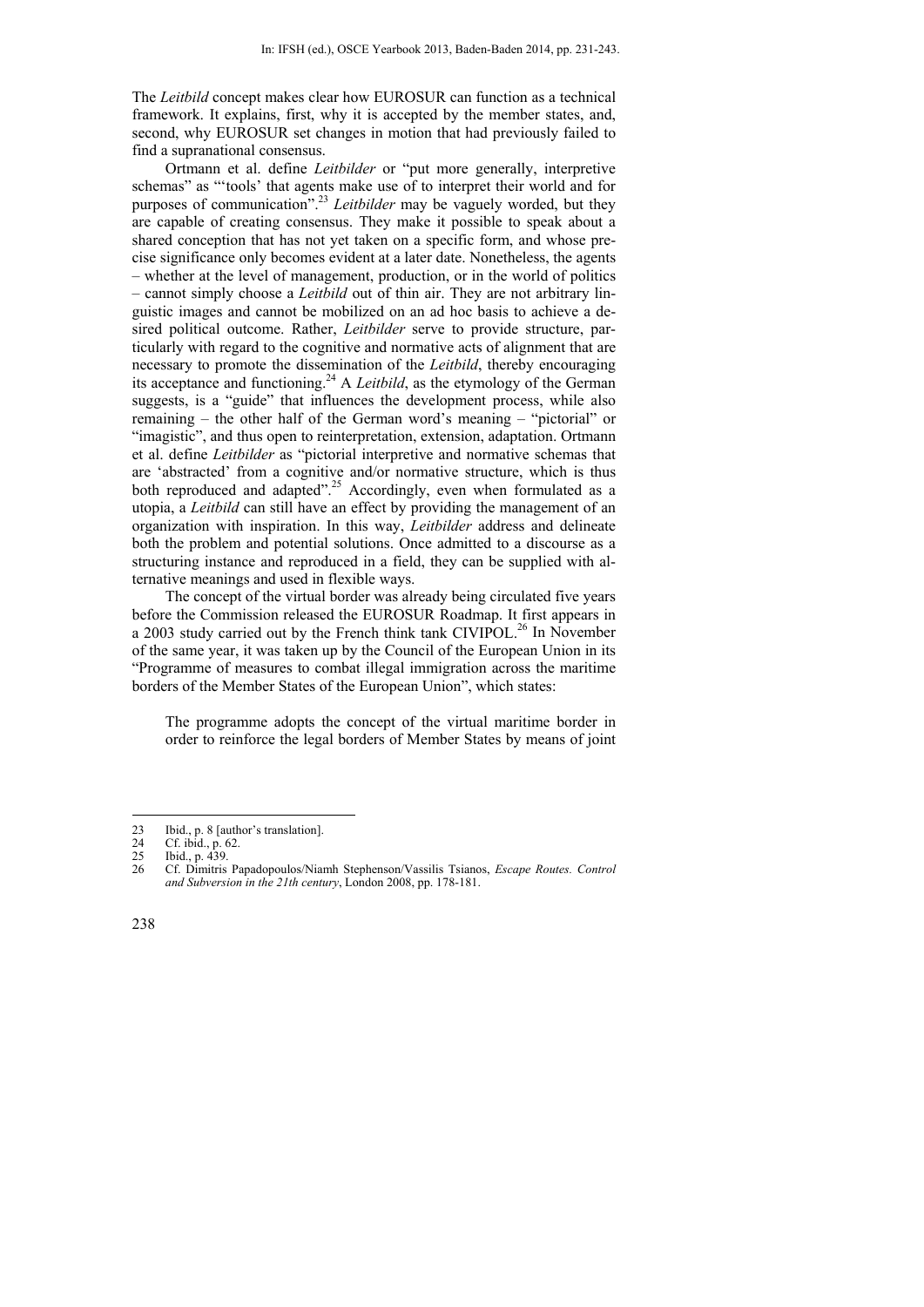operations and specific measures in the places where illegal migratory flows originate or transit. $<sup>2</sup>$ </sup>

Linking the concept of the virtual border to the idea of a maritime border made it possible to open up the idea of precise territorial borders in their spatial dimension and introduce geographical ambiguity. This makes it possible to carry out the classical tasks of border protection and border control beyond the frontier. In this connection, Ben Hayes comments: "The underlying principle is that the EU's 'sea border' extends to any country with which it shares an ocean, basically giving it the right to police the entire sea."<sup>28</sup> The ambiguity and invisibility of this border establish a grey area that is deeply problematic but tolerated politically because it opens up the (national) mandate in both geographical and institutional terms. The similarity of connotations of the concepts of the sea and virtuality lends plausibility to the concept of a virtual maritime border. At the same time, this transforms the problem of migration across the maritime frontier of the Mediterranean by introducing the concept of flexible borders, which more closely corresponds to the experiences of both border services and migrants and is consequently gaining favour.

A further reinterpretation or extension of the meaning of the concept of the virtual border is also evident in the EU's 2008 Border Package. The reorientation of border management initiated in those documents reframed the concept of the virtual border in terms of data gathering and border management driven by investigation and prevention. The concept of the virtual border is linked to an intelligence-driven approach to border management. In an article in "Focus", the in-house magazine of the AeroSpace and Defence Industries Association of Europe (ASD), Ilkka Laitinen, the Director of Frontex, explicitly referred to the necessity and effectiveness of the concept of the virtual border:

In the 21st century border management must be intelligence-driven. This is a prerequisite of all actions taken regarding borders. Effective border management does not exist without sophisticated systems of data collection and analysis followed by its timely dissemination to officers making decisions on the ground, such as the eligibility for crossing of a person or cargo. [… ] That's why the concept of a "virtual border" is so important, because the management of a border starts even while

<sup>28</sup> Ben Hayes, *Cover Up! Proposed Regulation on Border Guards hides unaccountable, operational bodies*, Statewatch analysis, November 2003, at: http://www.statewatch.org/ news/2003/nov/10euborders.htm.



<sup>27</sup> Council of the European Union, *Programme of measures to combat illegal immigration across the maritime borders of the Member States of the European Union*, 15445/03, Brussels, 28 November 2003, p. 2.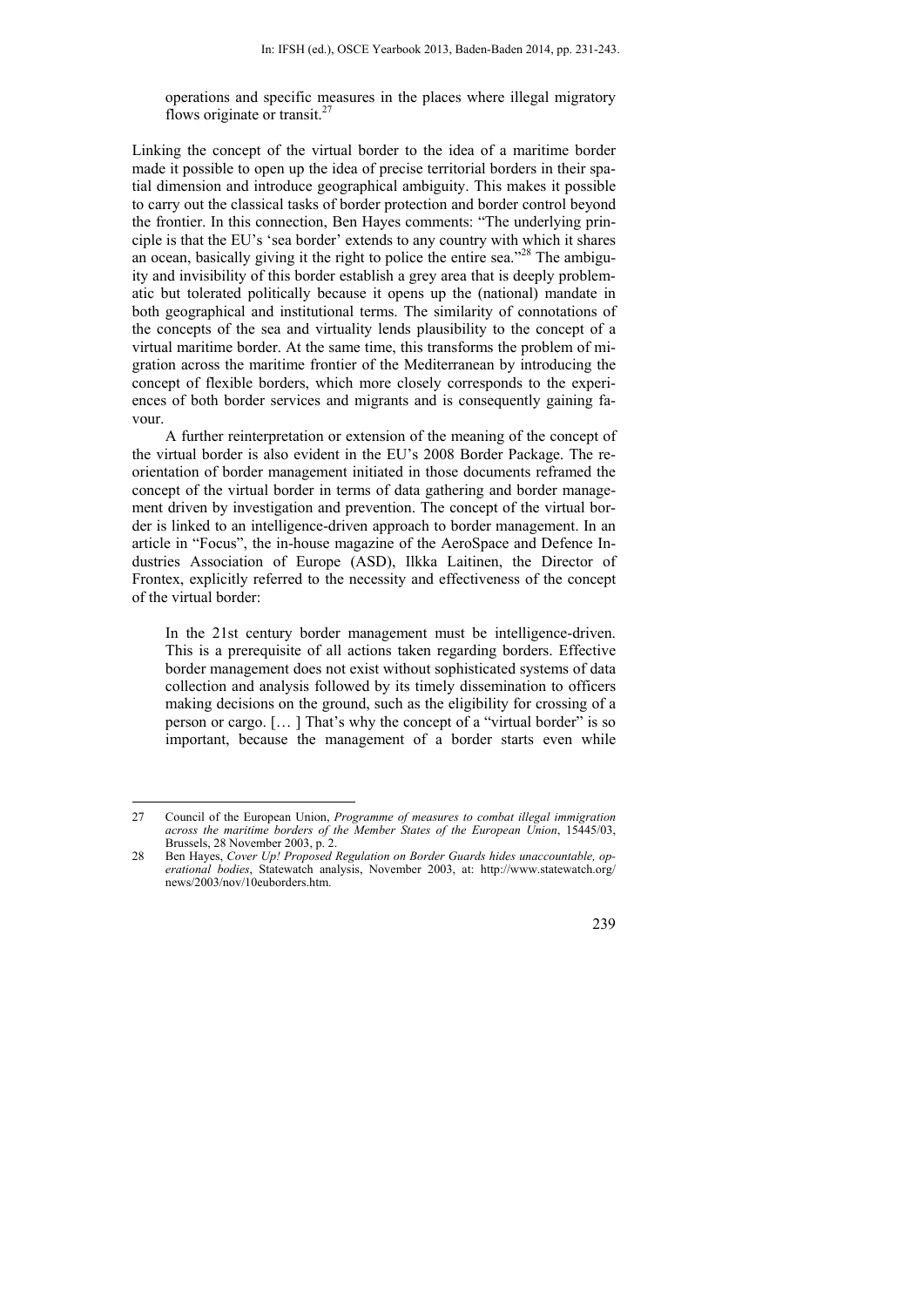gathering intelligence or issuing a visa in a third country. The physical border is, so to say, the "last border line".<sup>29</sup>

Gathering, aggregating, and evaluating data is the basis for the distribution of resources and personnel along a frontier, but also for individual checks and other measures carried out by border service staff. Border service personnel on the ground should base their actions on up-to-date information from databases rather than heuristic talent – arriving at suspicion on the basis of experience and intuition.

The concept of analytical and preemptive border management that must be distinguished from the classical preventive approach depends on the development of a situational picture of the pre-frontier area. Accordingly, only information that indicates a potential border violation should be included in the CPIP, as only this information is crucial to the ability of border service staff to react. However, the pre-frontier area lies outside the area in which (European) border service staff are able to exercise sovereign authority. The virtuality of the CPIP undercuts this limitation by shifting the locus of border security to a non-territorial space, namely in the virtual sphere of data collection and analysis. This data-gathering and analysis process, which is based on intelligent information systems, then feeds into the common European situational picture via the CPIP. The EUROSUR network, a GIS-supported virtual ICT network that enables the creation of the ESP on the basis of information exchange, ultimately manifests the guiding model of a virtual border.

At this point, an observation by Ortmann et al. is particularly relevant. The authors conclude that "*Leitbilder* […] are almost automatically associated with new technology, particularly information technology. A new solution means: A new IT-based solution."30 The *Leitbild* is thus not only made manifest and concrete in the form of technology, the virtual network is the medium for the creation of a new spatial border. Operations are no longer based on the geographical frontiers measured by land surveyors, but rather on border-related incidents that are already relevant for border management in the pre-frontier area. The virtual border has made possible new ways of dealing with the border mandate, which continues nonetheless to justify intervention by executive organs in terms of territorial integrity without binding the executive forces to the territory itself. At the same time, however, legal titles and jurisdiction for unauthorized migrants or refugees are reserved.<sup>31</sup>

The digital map visualizes the concept of a European external frontier that is characterized by the concept of virtuality. The *Leitbild* is made mani-

<sup>29</sup> Ilkka Laitinen, Shaping European Security, in: *Focus* 2/2008, p. 8.

<sup>30</sup> Ortmann et al, cited above (Note 22), pp. 442-443 [author's translation; emphasis added].

<sup>31</sup> On the "territorial differentiation" of access to justice by migrants and refugees on the way to Europe, cf. Silja Klepp, *Europa zwischen Grenzkontrolle und Flüchtlingsschutz. Eine Ethnographie der Seegrenze auf dem Mittelmeer* [Europe between Border Control and Refugee Protection. An Ethnography of the Mediterranean Maritime Frontier], Bielefeld 2011.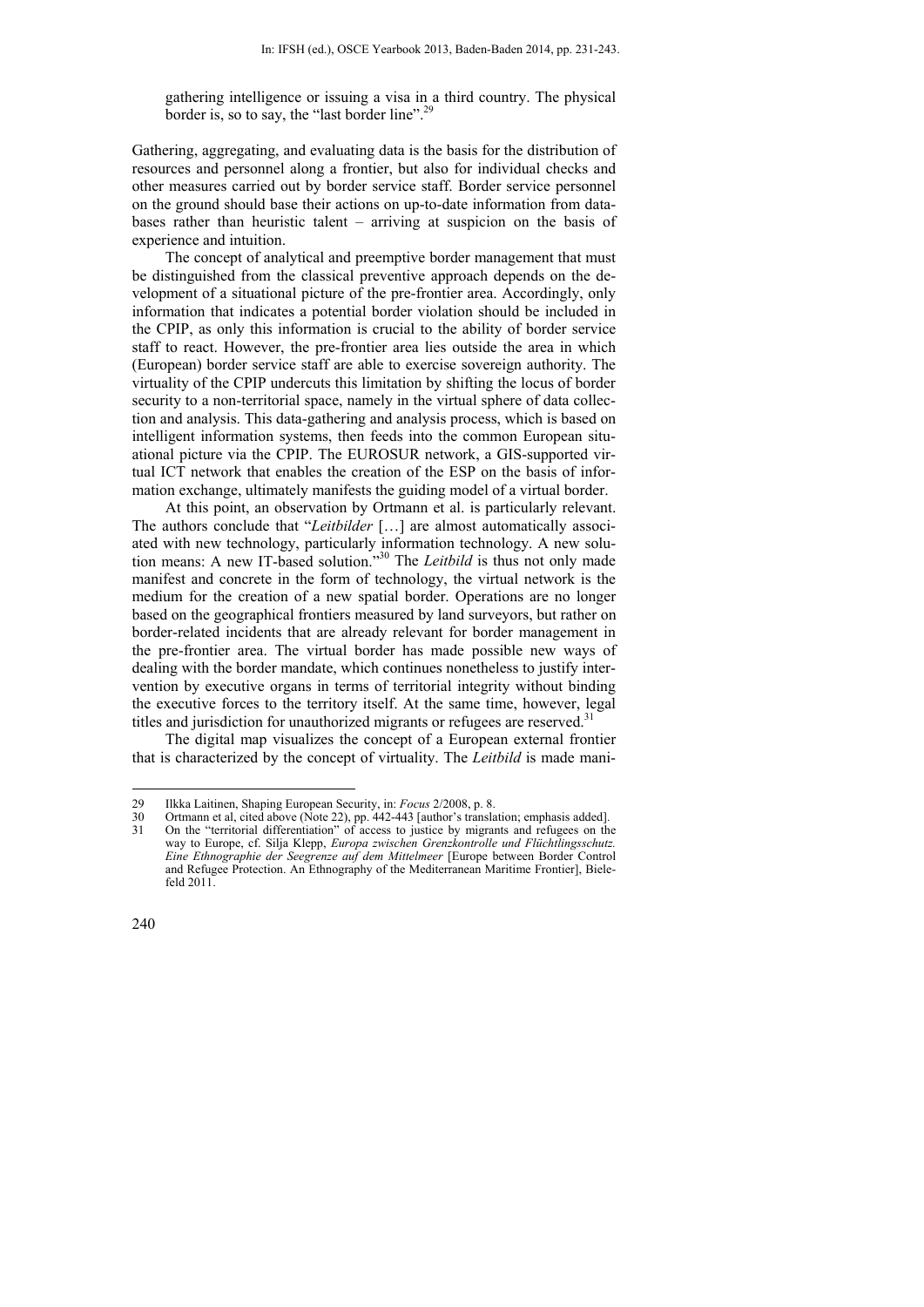fest by means of technology, and, as a result, the electronic map (the collective product of the virtual EUROSUR network) ultimately itself becomes a *Leitbild*. In this way, the process of deploying a new technology leads to an interplay between the establishment of the technology itself and the ongoing Europeanization of border management. The acceptance of the *Leitbild* and thus, via the medium of technology, of the associated Europeanization, is consolidated by the visualization of the ESP. This is well illustrated by the words of a border official who has been working with the network in the pilot project: "When I first saw the EUROSUR on the screen, I finally understood what it was all about."

#### *What Will EUROSUR Change about Integrated Border Management in Europe?*

The mutually reinforcing interplay between computerization, standardization, and virtualization in the EUROSUR network are leading to the emergence of an external EU border. The development of the network that, along with the relevant EU regulation, has organized border management in Europe in a binding fashion, makes possible, on the basis of the relevant technology, a degree of Europeanization and integration that would have been unthinkable only ten years ago.

The EUROSUR network promotes new formats for communication while encouraging information exchange and interorganizational cooperation. At the same time, the use of its enabling application might rapidly make these changes permanent. Europe's external frontier is thus being created by means of interorganizational co-operation and data exchange. As this takes place, the frontier region is also being restructured in political and administrative terms. In this, the function of technology is not only to measure and to represent (instrumentally), but is rather the concrete embodiment of political will, the sui generis motor for harmonization of EU border management and border demarcation. The computerization of border surveillance, and, indirectly, of border demarcation, makes the standardization and virtualization of a European border model plausible.

In terms of the demarcation and operationalization of borders, a situational picture creates possibilities that go beyond the possibility of crossborder hot pursuit up to 30 km in cases of justified suspicion. The exchange of information regarding border-related incidents at the EU's common borders and the collection and representation of this information in a situational picture not only make proactive border management possible but make a visual suggestion that some course of action should be undertaken even by those who are not yet (geographically) responsible. The pre-frontier intelligence picture contained within the ESP implies that those involved in using EUROSUR are engaged in proactive border management.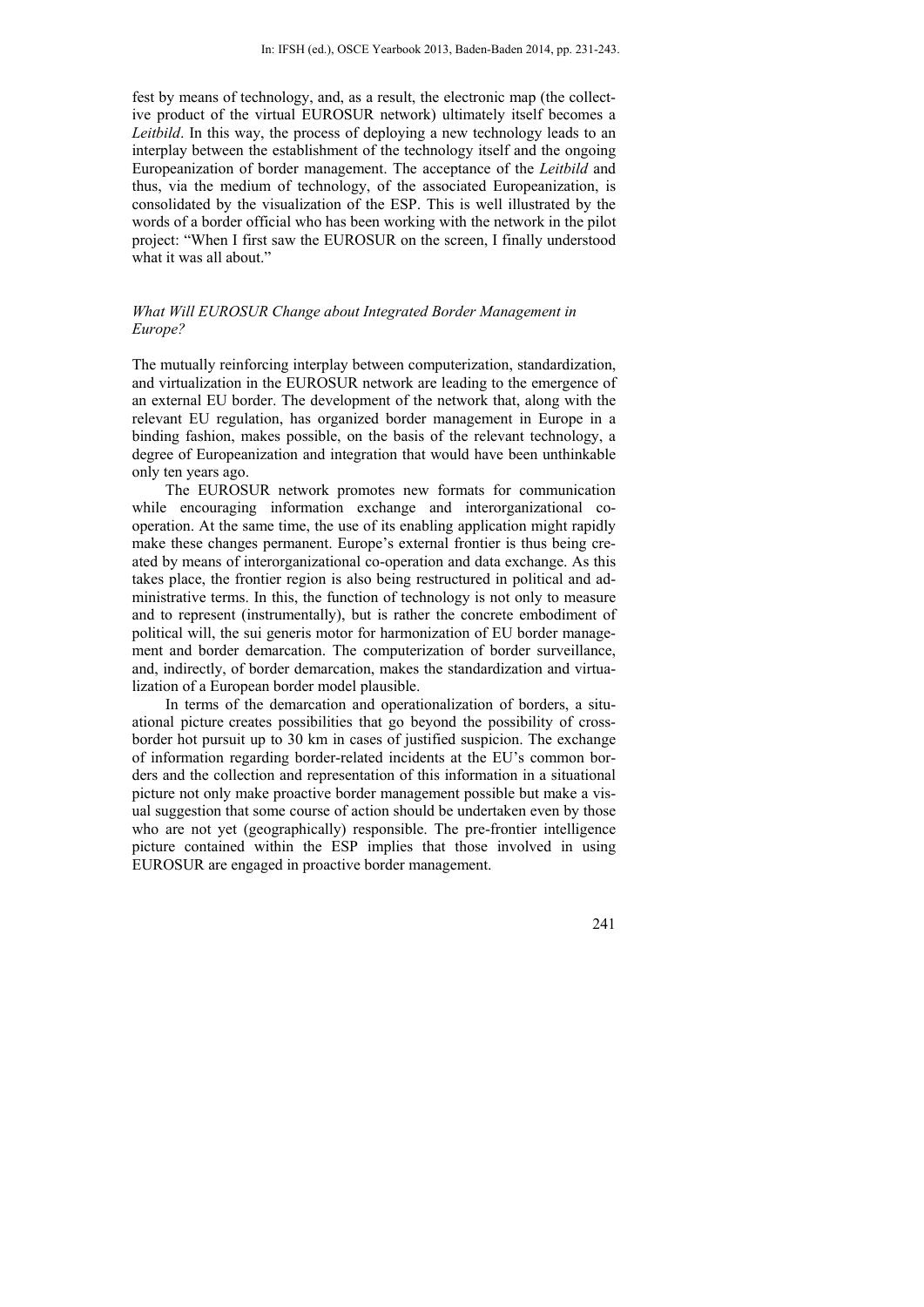Correspondingly, the EUROSUR project is premised on the argument that enhanced co-operation and information exchange between EU member states and EU authorities will lead to better results in investigations and more efficient border protection and will be able to make a decisive contribution to the rescue of migrants in distress at sea. Michele Cercone, spokesperson of EU Commissioner for Home Affairs Cecilia Malmström, agrees: "We need Eurosur, because we realised in the last years that we do already have a lot of information, very worthy information that is not shared. Not only between member states, but between national authorities themselves."<sup>32</sup>

In evaluating EUROSUR, it is important to bear in mind the premise that improved information flow and reaction times will raise the quality of border management. For, to consider just the example of maritime rescue, it is questionable whether the number of deaths at sea can really be explained as the result of a lack of information  $(flow)$ ,  $33$  and hence could be reduced by better communication. Not every EU member state takes the view that EUROSUR should be used as a multi-purpose system, i.e. both for detecting unauthorized immigrants, preventing cross-border crime, and carrying out border patrols, and in the co-ordination of maritime rescue operations. Furthermore, the EU member states do not share a generally accepted definition of maritime distress. Hence, one passage may state that every small wooden boot on the high seas should be treated as a case of maritime distress, as such craft are simply unsuited for the likely conditions, while another passage states that one should only speak of maritime distress when a ship or boat actually sinks. Nonetheless, "maritime distress" was included as a category in the catalogue of border-related incidents and can be selected in the EUROSUR GUI. In this case, the agreement on the form was reached before consensus on the content. This shows that the format clearly has the potential to encourage further harmonization.

Aside from this question of political will, the "technical argument" that supposes EUROSUR will enable the rescue of migrants at sea by making it possible to find them more quickly is also questionable. If it is to provide early warning, the information needs to be made available almost in real time. In the test phase, however, it was considered a success if a report of an incident was entered into the system on the same day. Furthermore, the operational layer, which provides the most up-to-date information, where applicable, is so far only accessible by management and not staff working on the ground. The formalization and standardization of communication pro-

<sup>1</sup> 32 Caroline Nokel, Seenotrettung nur Vorwand für Abschottung? Eurosur, die lückenlose Überwachung des Mittelmeers [Is Maritime Rescue Just a Pretext for Sealing the Borders? Eurosur, the Seamless Surveillance of the Mediterannean], at: http://www.wdr5.de/ sendungen/politikum/s/d/20.06.2013-19.05/b/seenotrettung-nur-vorwand-fuerabschottung.html. The broadcast describes EUROSUR as a "data leviathan". (Cercone

quotation originally in English). 33 Cf. Klepp, cited above (Note 31).